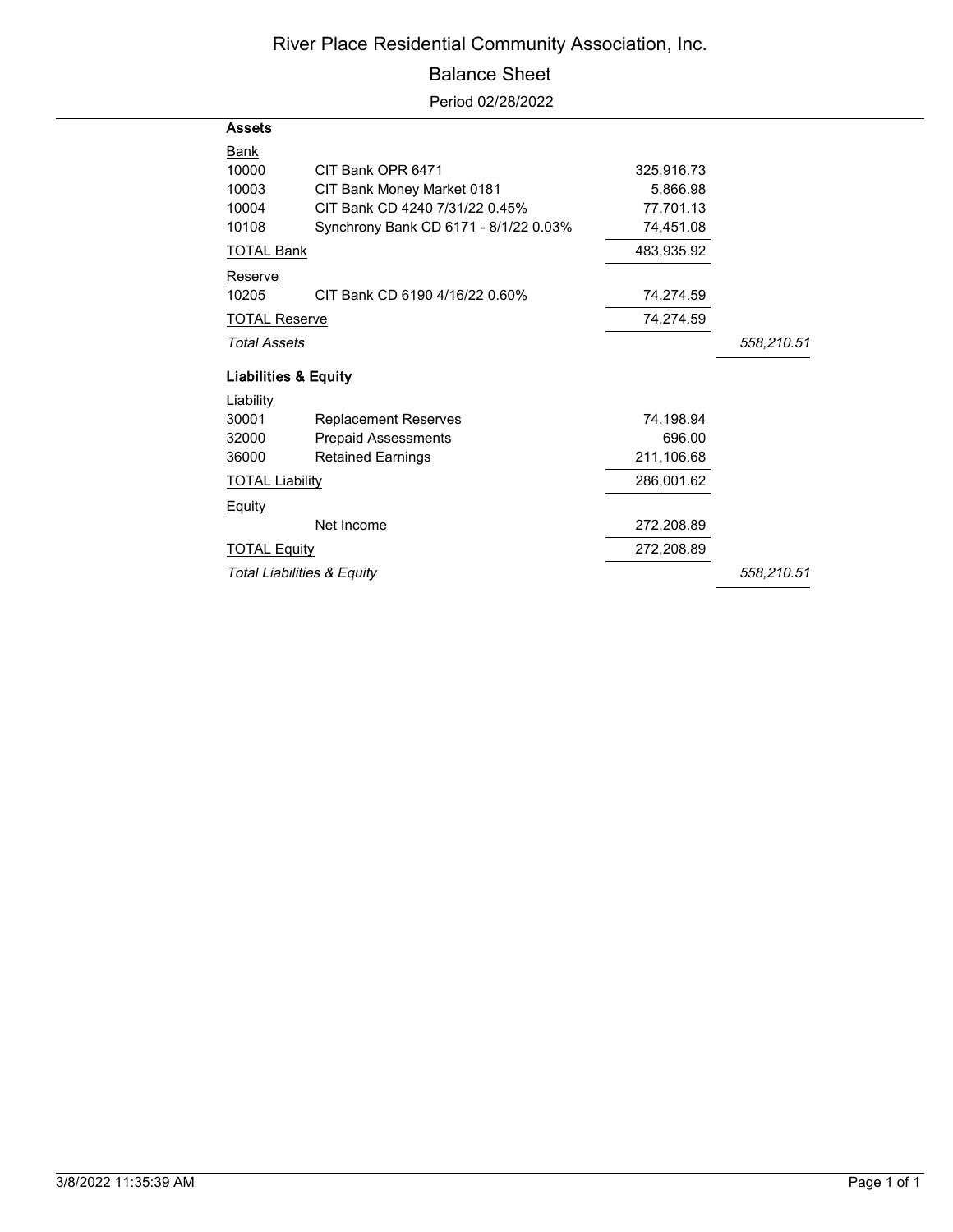| Total Assets 1/31/22 per balance sheet<br>Less Prepaid | \$<br>4,605.60   | \$570,038.37 |
|--------------------------------------------------------|------------------|--------------|
| <b>Adjust Assets-Reserves</b>                          | \$<br>565,432.77 |              |
| Total Assets 2/28/22 per balance sheet                 |                  | \$558,210.51 |
| Less Prepaid                                           | \$<br>696.00     |              |
| <b>Adjust Assets-Reserves</b>                          | \$<br>557,514.51 |              |
| Change in Adj Assets-Reserves                          | \$<br>(7,918.26) |              |
| Net Income 2/28/22 per balance sheet                   | \$<br>272,208.89 |              |
| Minus Net Income 1/1/31/22                             | \$<br>279,917.15 |              |
| Batch Adjustment for Prepaid Adjustment                | \$<br>210.00     |              |
| Difference in expected and actual Adj Assets           | \$               |              |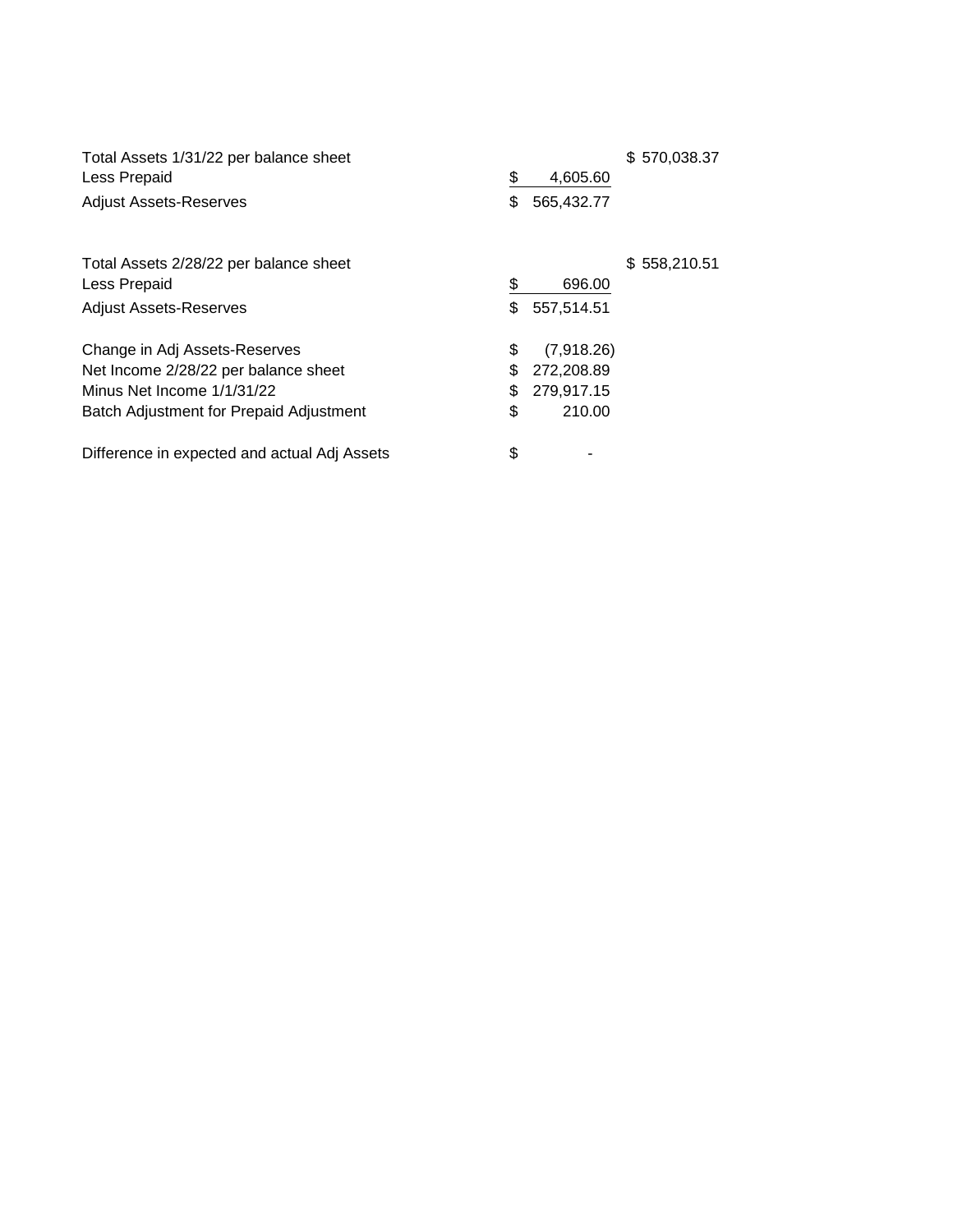## River Place Residential Community Association, Inc. Income Statement

Period 2/1/2022 To 2/28/2022 11:59:00 PM

|                                                       | <b>Current Month Operating</b> |               |           |            | Year to Date Operating |            |            |
|-------------------------------------------------------|--------------------------------|---------------|-----------|------------|------------------------|------------|------------|
|                                                       | Actual                         | <b>Budget</b> | \$ Var    | Actual     | <b>Budget</b>          | \$ Var     | Annual     |
| Income                                                |                                |               |           |            |                        |            |            |
| <b>Assessment Revenue</b>                             |                                |               |           |            |                        |            |            |
| 40000 Annual Assessment                               | 24,282.33                      | 0.00          | 24,282.33 | 318,316.05 | 326,211.00             | (7,894.95) | 326,211.00 |
| <b>TOTAL Assessment Revenue</b>                       | 24,282.33                      | 0.00          | 24,282.33 | 318,316.05 | 326,211.00             | (7,894.95) | 326,211.00 |
| <b>Other Receivable</b><br>43000 Late Fees            | 1,340.00                       | 0.00          | 1,340.00  | 1,460.00   | 0.00                   | 1,460.00   | 0.00       |
| 43001 Interest                                        | 81.14                          | 0.00          | 81.14     | 164.28     | 0.00                   | 164.28     | 0.00       |
| 43006 Vehicle Decals                                  | 10.00                          | 50.00         | (40.00)   | 90.00      | 100.00                 | (10.00)    | 600.00     |
| 43007 Transfer Fees                                   | 200.00                         | 400.00        | (200.00)  | 300.00     | 800.00                 | (500.00)   | 5,500.00   |
| 43010 Misc.                                           | 0.00                           | 0.00          | 0.00      | 150.00     | 0.00                   | 150.00     | 0.00       |
| 43012 NSF Fees                                        | 0.00                           | 0.00          | 0.00      | 20.00      | 0.00                   | 20.00      | 0.00       |
| 43014 Dads In The Hood                                | 0.00                           | 0.00          | 0.00      | 0.00       | 0.00                   | 0.00       | 7,500.00   |
| 43015 Villages At River Place                         | 0.00                           | 0.00          | 0.00      | 13,803.78  | 0.00                   | 13,803.78  | 15,000.00  |
| 43200 CCA                                             | 0.00                           | 0.00          | 0.00      | 0.00       | 0.00                   | 0.00       | 10,000.00  |
| <b>TOTAL Other Receivable</b>                         | 1,631.14                       | 450.00        | 1,181.14  | 15,988.06  | 900.00                 | 15,088.06  | 38,600.00  |
| <b>TOTAL Income</b>                                   | 25,913.47                      | 450.00        | 25,463.47 | 334,304.11 | 327,111.00             | 7,193.11   | 364,811.00 |
| <b>Expense</b>                                        |                                |               |           |            |                        |            |            |
| <b>Professional Services</b>                          |                                |               |           |            |                        |            |            |
| 45000 Management Services                             | 5,725.00                       | 5,725.00      | 0.00      | 11,450.00  | 11,450.00              | 0.00       | 68,700.00  |
| 45001 Administrative Reimbursements                   | 2,190.61                       | 1,667.00      | (523.61)  | 4,072.69   | 3,334.00               | (738.69)   | 20,000.00  |
| 45002 Legal Fees - HOA                                | 303.00                         | 500.00        | 197.00    | 303.00     | 1,000.00               | 697.00     | 6,000.00   |
| 45004 Audit / Tax Preparation                         | 705.35                         | 4,000.00      | 3,294.65  | 705.35     | 4,000.00               | 3,294.65   | 4,000.00   |
| <b>TOTAL Professional Services</b>                    | 8,923.96                       | 11,892.00     | 2,968.04  | 16,531.04  | 19,784.00              | 3,252.96   | 98,700.00  |
| <b>Professional Services</b><br>46000 Collection Fees | 0.00                           | 0.00          | 0.00      | (110.00)   | 0.00                   | 110.00     | 0.00       |
| <b>TOTAL Professional Services</b>                    | 0.00                           | 0.00          | 0.00      | (110.00)   | 0.00                   | 110.00     | 0.00       |
| <b>Bank</b>                                           |                                |               |           |            |                        |            |            |
| 60000 Bank Charges                                    | 0.00                           | 0.00          | 0.00      | 20.00      | 0.00                   | (20.00)    | 0.00       |
| <b>TOTAL Bank</b>                                     | 0.00                           | 0.00          | 0.00      | 20.00      | 0.00                   | (20.00)    | 0.00       |
| Common<br>80101 Firewise                              | 0.00                           | 100.00        | 100.00    | 0.00       | 200.00                 | 200.00     | 1,000.00   |
| <b>TOTAL Common</b>                                   | 0.00                           | 100.00        | 100.00    | 0.00       | 200.00                 | 200.00     | 1,000.00   |
| Community                                             |                                |               |           |            |                        |            |            |
| 81000 Easter Egg Hunt                                 | 0.00                           | 0.00          | 0.00      | 0.00       | 0.00                   | 0.00       | 4,200.00   |
| 81001 Dads In The Hood                                | 0.00                           | 0.00          | 0.00      | 0.00       | 0.00                   | 0.00       | 12,000.00  |
| 81003 Ice Cream Social                                | 0.00                           | 0.00          | 0.00      | 0.00       | 0.00                   | 0.00       | 1,500.00   |
| 81004 Meetings                                        | 0.00                           | 208.00        | 208.00    | 364.10     | 416.00                 | 51.90      | 2,500.00   |
| 81005 July 4th                                        | 0.00                           | 0.00          | 0.00      | 0.00       | 0.00                   | 0.00       | 1,000.00   |
| 81006 Ho-Down                                         | 0.00                           | 0.00          | 0.00      | 0.00       | 0.00                   | 0.00       | 13,000.00  |
| 81007 Movies In The Park                              | 0.00                           | 0.00          | 0.00      | 0.00       | 0.00                   | 0.00       | 3,000.00   |
| 81008 Newsletters                                     | 0.00                           | 0.00          | 0.00      | 89.60      | 0.00                   | (89.60)    | 0.00       |
| 81010 Website Maintenance                             | 0.00                           | 167.00        | 167.00    | 0.00       | 334.00                 | 334.00     | 2,000.00   |
| 81011 Restriction Inspection                          | 650.00                         | 650.00        | 0.00      | 650.00     | 1,300.00               | 650.00     | 7,800.00   |
| 81012 Sheriff's Patrol / Speed                        | 2,365.00                       | 4,000.00      | 1,635.00  | 4,785.00   | 8,000.00               | 3,215.00   | 50,000.00  |
| 81015 Misc.                                           | 125.00                         | 250.00        | 125.00    | 250.00     | 500.00                 | 250.00     | 3,000.00   |
| <b>TOTAL Community</b>                                | 3,140.00                       | 5,275.00      | 2,135.00  | 6,138.70   | 10,550.00              | 4,411.30   | 100,000.00 |
| <b>Maintenance</b>                                    |                                |               |           |            |                        |            |            |
| 83000 Maintenance                                     | 1,330.00                       | 1,500.00      | 170.00    | 2,800.00   | 3,000.00               | 200.00     | 18,000.00  |